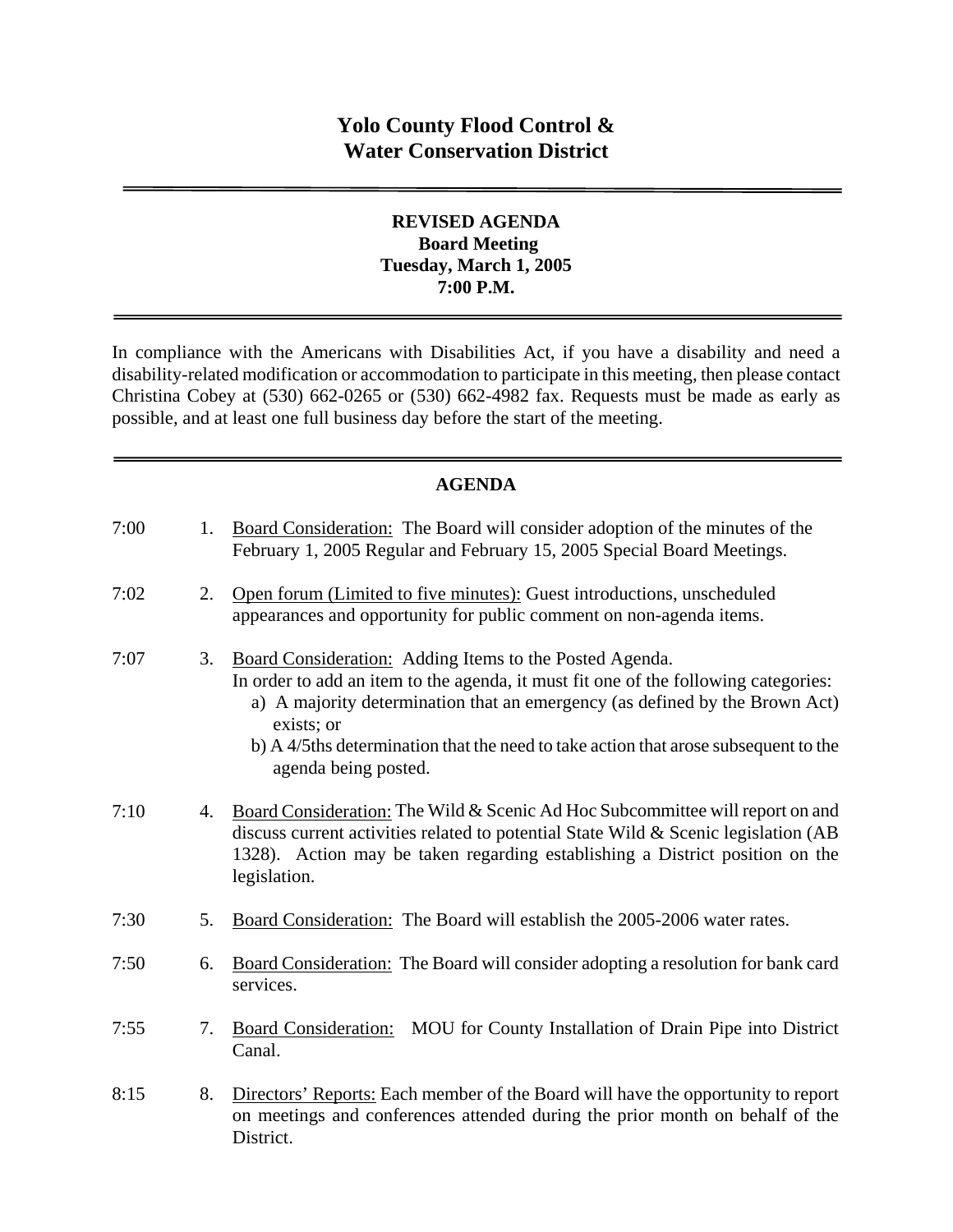- 8:25 9. Attorney's Report: The District's attorney will report on the following: a) Current legal and legislative activities.
- 8:35 10. General Manager's Report and Recommendations: The Board will receive a report from the General Manager or designated representatives regarding current general activities and projects of the District.
	- a) General Activities
	- b) Operations, Maintenance and Water Conditions
	- c) Groundwater Program Report
	- d) Basin Plan Amendments for Mercury TMDL
	- e) Water Management Plan Update
	- f) Off-Season Maintenance and Construction Program
- 9:15 11. General Discussion: Opportunity for Board members to ask questions for clarification, provide information to staff, request staff to report back on a matter, or direct staff to place a matter on a subsequent agenda.
- 9:25 12. Board Consideration: The Board will consider the approval and the payments of bills.
- 9:30 13. Adjourn

The public may address the Board concerning an agenda item either before or during the Board's consideration of that agenda item. Public comment on items within the Board's jurisdiction is welcome, subject to reasonable time limits for each speaker. Upon request, agenda items may be moved up to accommodate those in attendance wishing to address that item. Times listed for consideration of agenda items are approximate only. The Board may consider any agenda item at any time during the Board meeting.

I declare that the foregoing agenda was posted at the office of the Yolo County Flood Control and Water Conservation District, 34274 State Highway 16, Woodland, CA on February 25, 2005.

By: \_\_\_\_\_\_\_\_\_\_\_\_\_\_\_\_\_\_\_\_\_\_\_\_\_\_\_\_\_\_\_\_\_\_\_\_\_

Christina Cobey, Administrative Assistant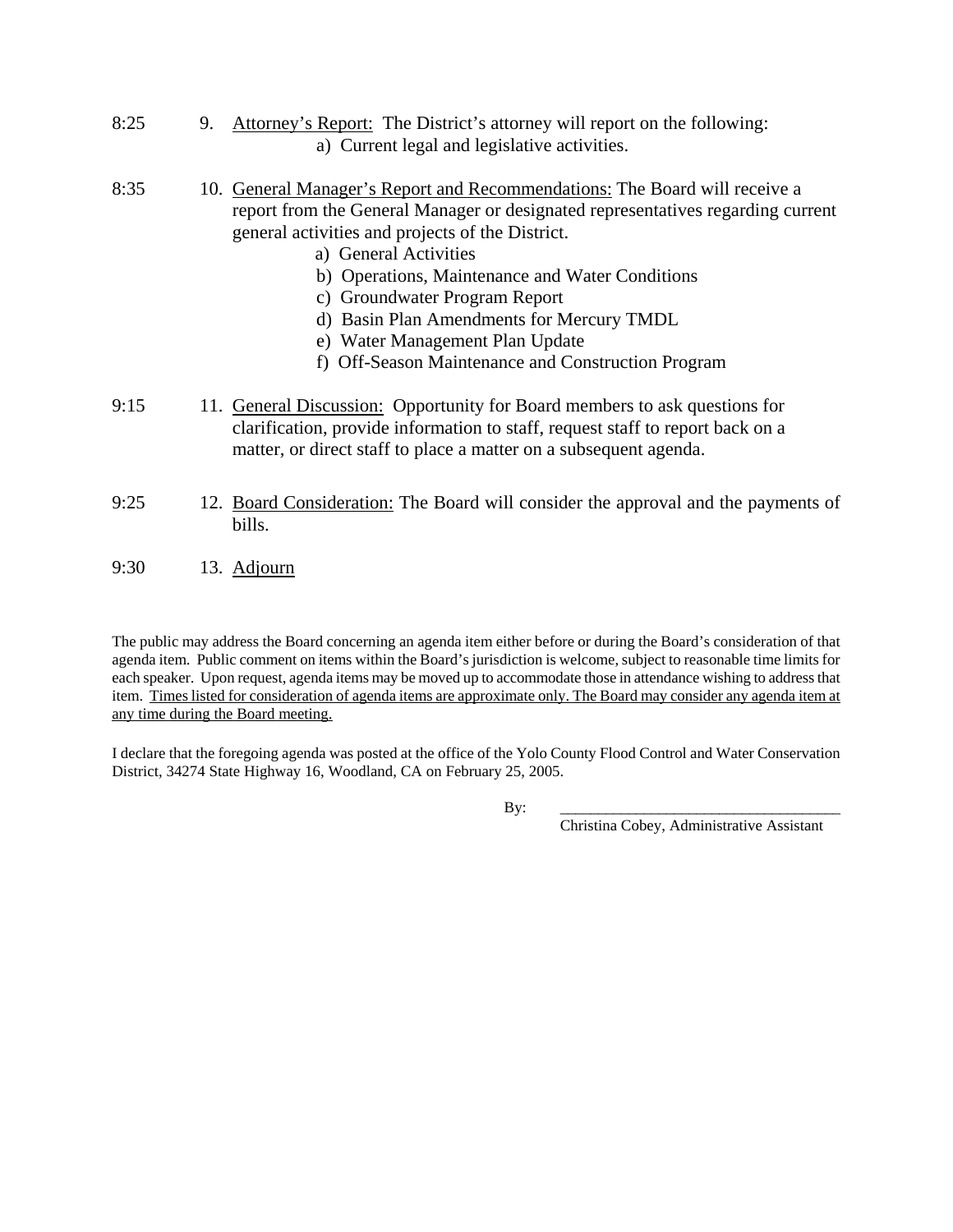# REGULAR BOARD MEETING MINUTES March 1, 2005

The regular March meeting of the Board of Directors of the Yolo County Flood Control and Water Conservation District was held at 7:00 p.m. on March 1, 2005 at its regular place of business, 34274 State Highway 16, Woodland, California. Chair Brice convened the meeting with Directors Eoff, Scheuring, Rominger and Vink present. Also in attendance were:

District Staff and Consultants Tim O'Halloran, General Manager Christy Barton, Assistant General Manager Mike Horgan, Engineer Sal Espinoza, Operations Supervisor Paul Bartkiewicz, Legal Counsel Fran Borcalli, Consulting Engineer

### **Members of the Public**

See attached sign-in sheets.

### **MINUTES**

**M/S/C** approved the minutes of the February 1, 2005 Regular and February 15, 2005 Special Board meetings as mailed.

# OPEN FORUM

No comments were made.

# **WILD AND SCENIC AD HOC SUBCOMMITTEE REPORT**

Chair Brice outlined the format for Board and public discussion on the Cache Creek Wild & Scenic (W&S) legislation topic and for accompanying Board action.

Director Rominger, Chairman of the District's Wild & Scenic Ad Hoc Subcommittee, described policy considerations and general watershed principles associated with Wild & Scenic designations. He also identified concerns with the current AB 1328 process which included the lack of complete stakeholder involvement, potential unintended consequences, the non-free flowing condition of Cache Creek along with over 100 years of managed creek flows and the uncertainty of all W&S designation parameters.

Mr. O'Halloran provided an overview of the Cache Creek W&S process to date which included:

- Summarizing various invitation only roundtable and "small group" discussions that were held over the last year.
- District research, identification and dissemination potential historical Cache Creek flow regime information, as well as legal analysis of impacts of the W&S Act.
- Creation of a W&S working group now named the Cache Creek Preservation Coalition (Coalition).
- Coalition development of alternative legislation language (Cache Creek Preservation Act of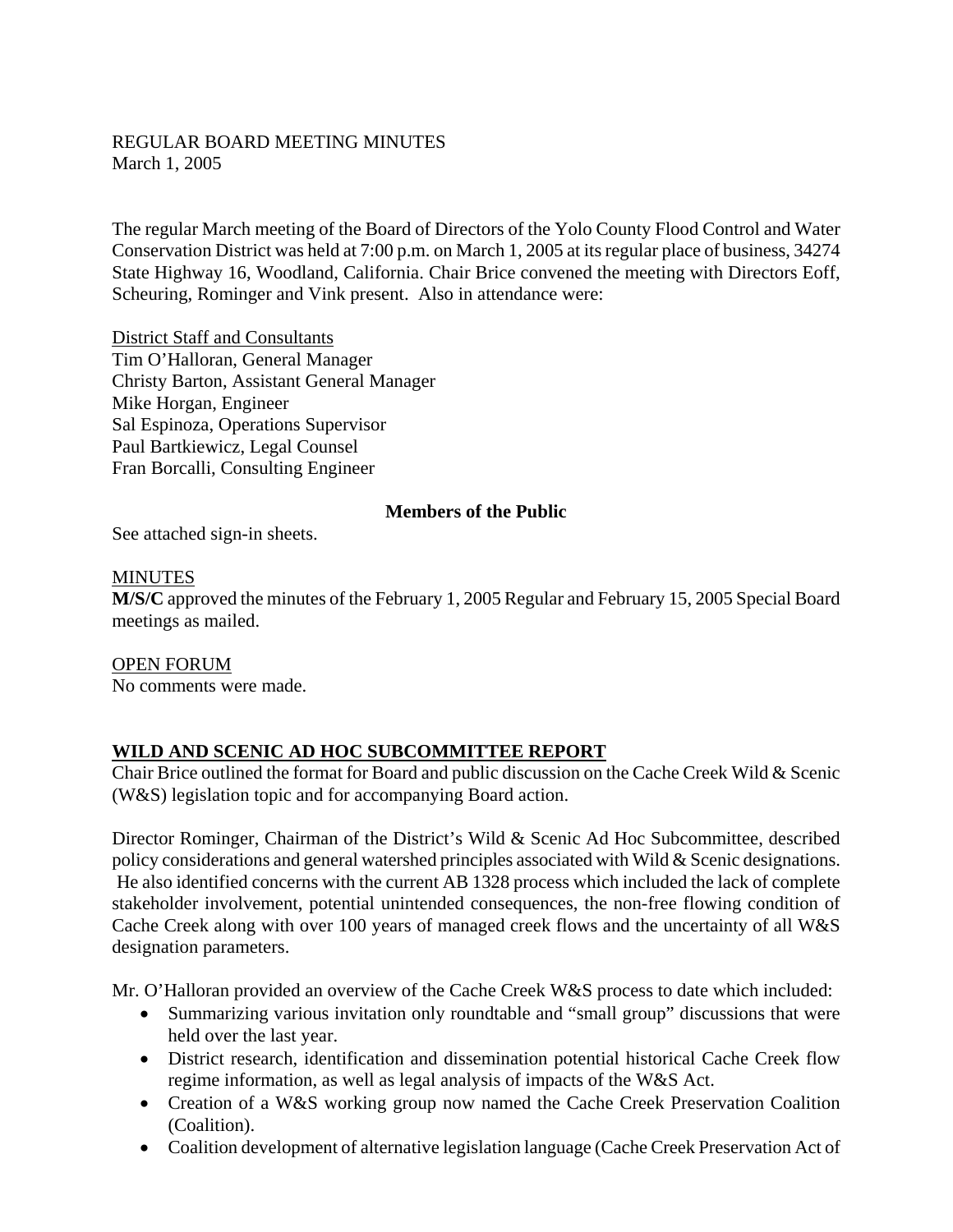2005) that was drafted to address the primary issues of concern as articulated by Assemblymember Wolk and the proponents of W&S legislation. These main issues of concern include:

- o Prohibition of new dams in the designated reaches of Cache Creek.
- o Establishment of "a place at the table" for all interested parties.
- o Protection of historic irrigation practices and water rights.
- o Local control.
- Introduction of W&S legislation by Assemblymember Wolk on February 22, 2005.

Mr. Bartkiewicz reported that AB 1328 as drafted presented the following technical and legal problems:

- District water rights were not adequately protected; language was ambiguous at best.
- The District's current water right application before the State Water Resources Control Board would be affected.
- Language stating the intent not to seek Federal W&S designation was not binding; the Governor is not prohibited from entering into such a designation in the bill.

Director Rominger stated that:

- AB 1328 was not in compliance with AB 1405.
- The Cache Creek Preservation Act of 2005 would address the Assemblymember's stated goals in a more focused, positive manner than AB 1328.
- The Coalition is committed to working with Assemblymember Wolk and others to promote positive Cache Creek Watershed stewardship.
- The District's Ad Hoc Subcommittee recommended that the Board oppose AB 1328 unless amended: (1) to exclude a designation under the California Wild and Scenic Rivers Act; and (2) to include support for a Cache Creek Watershed collaborative stakeholder process.

Director Eoff stated that AB 1328 should be fought aggressively and the Coalition plan actively promoted.

Director Scheuring stated that it was time to act in the District's interests and expressed concern over the impact of the W&S process on the District's resources.

Director Brice stated that the Coalition was made up of a great group of people fully committed to the Cache Creek Watershed Forum and general Cache Creek stewardship.

Fifteen members of the public in attendance addressed the Board. Two speakers spoke in support of AB 1328, eleven spoke in opposition and two raised concerns regarding the AB 1328 process and expressed the desire to continue further analysis and discussion and to broaden participation.

Director Vink stated he disagrees with AB 1328 and that W&S legislation is not warranted for Cache Creek. He stated that the prohibition of Dams is addressed in the Coalition's proposed language. He also expressed concern over the divisiveness of the W&S legislation.

**M/S/C** approval of opposition to AB 1328 unless amended: (1) to exclude a designation under the California Wild and Scenic Rivers Act; and (2) to include support for a Cache Creek Watershed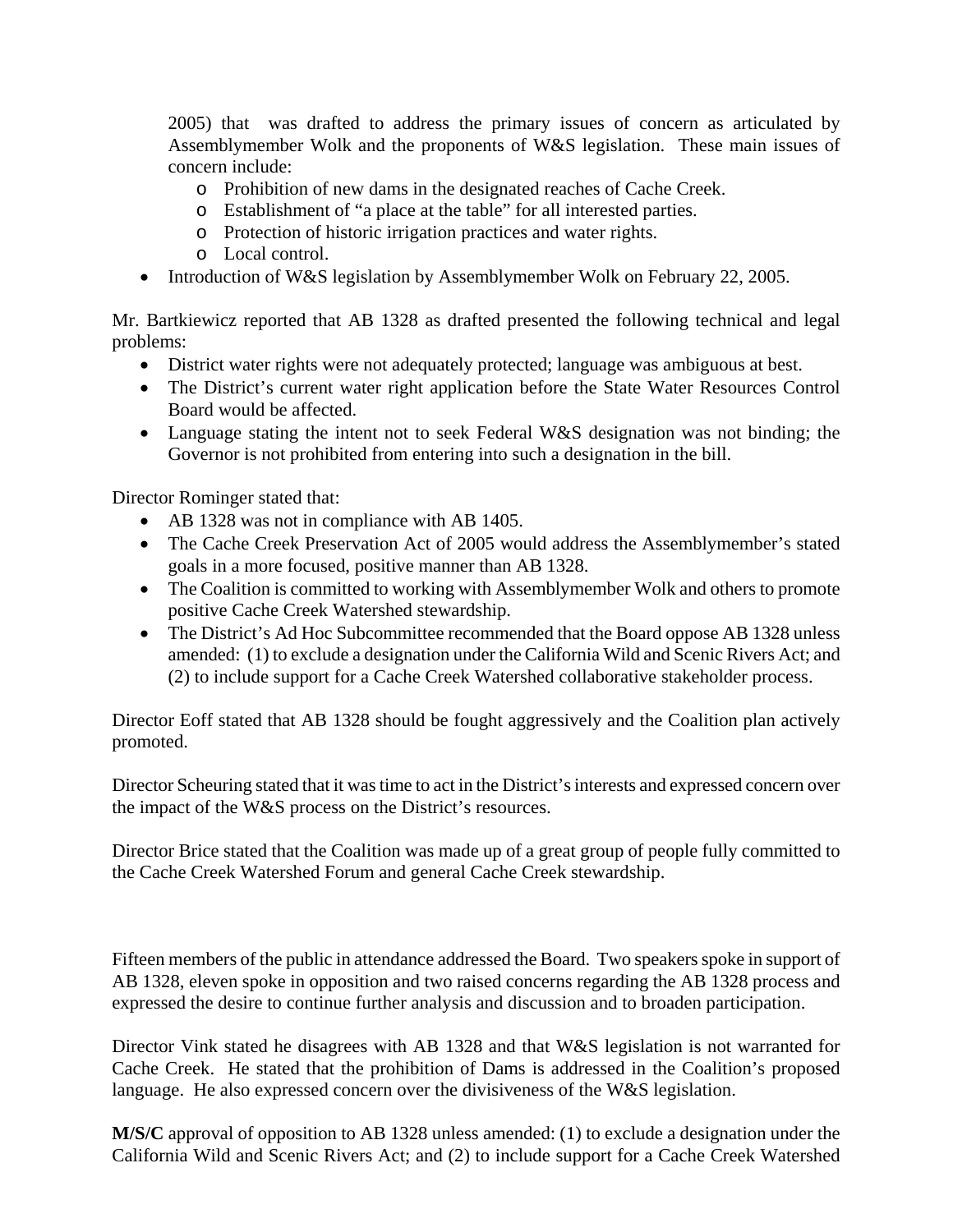collaborative stakeholder process.

Assemblymember LaMalfa arrived later in the meeting and spoke in opposition to AB 1328.

# **ESTABLISHMENT OF 2005 WATER RATES**

Director Eoff as Chair of the Finance Committee provided an overview of the annual water rate establishment process. He advised that the Finance Committee recommends the Board adopt a 50 cent per acre foot increase this year for both agricultural and non-agriculture categories. The recommended change equates to 3.7% and 1% increases to agriculture and non-agriculture customers, respectively.

Mr. O'Halloran reported on newly proposed CalFed storage fees which could amount to an additional \$600,000 of expenses annually to the District. Mr. Bartkiewicz advised that NCWA was active on this issue, participating in a process to oppose imposition of these fees on the District.

Mr. Robert Lossius, Lake County Assistant Public Works Director, and Mr. Ed Robey, Chairman of the Board of Lake County Supervisors, expressed concerns about the District's process to determine rates, government code violations and lack of reasonable justification for the differential between agriculture and non-agriculture rates.

Mr. Bartkiewicz advised that the District's rate determination process is consistent with law and that Lake County rate changes are looked at in light of the cost to the District to replace the water used by Lake County users. He also stated that District actions complied with its contracts with Lake County users and that proper notice is provided through the process.

**M/S/C** approved the Finance Committee's recommendation to raise water rates by 50 cents per acre foot to both agricultural and non-agricultural water users.

# **BANK CARD SERVICES**

**M/S/C** approved Resolution No. 05.02 Authorizing Bank Card Services as drafted.

# **MOU FOR COUNTY INSTALLATION OF DRAIN PIPE INTO DISTRICT CANAL**

Mr. Horgan summarized the proposed MOU between the District and Yolo County for County installation of a roadside storm water drain pipe into the South Fork Canal. Board questions and discussion followed.

**M/S/C** approved the MOU and authorized the District's General Manager to sign it once approved and signed by Yolo County.

# **DIRECTORS' REPORTS**

Director Scheuring reported that the Water Resources Association of Yolo County was proceeding on the Integrated Water Management Plan (IRWMP) and was drafting an application for grant funding. The District's Water Management Plan Update has been incorporated into the more regional IRWMP process.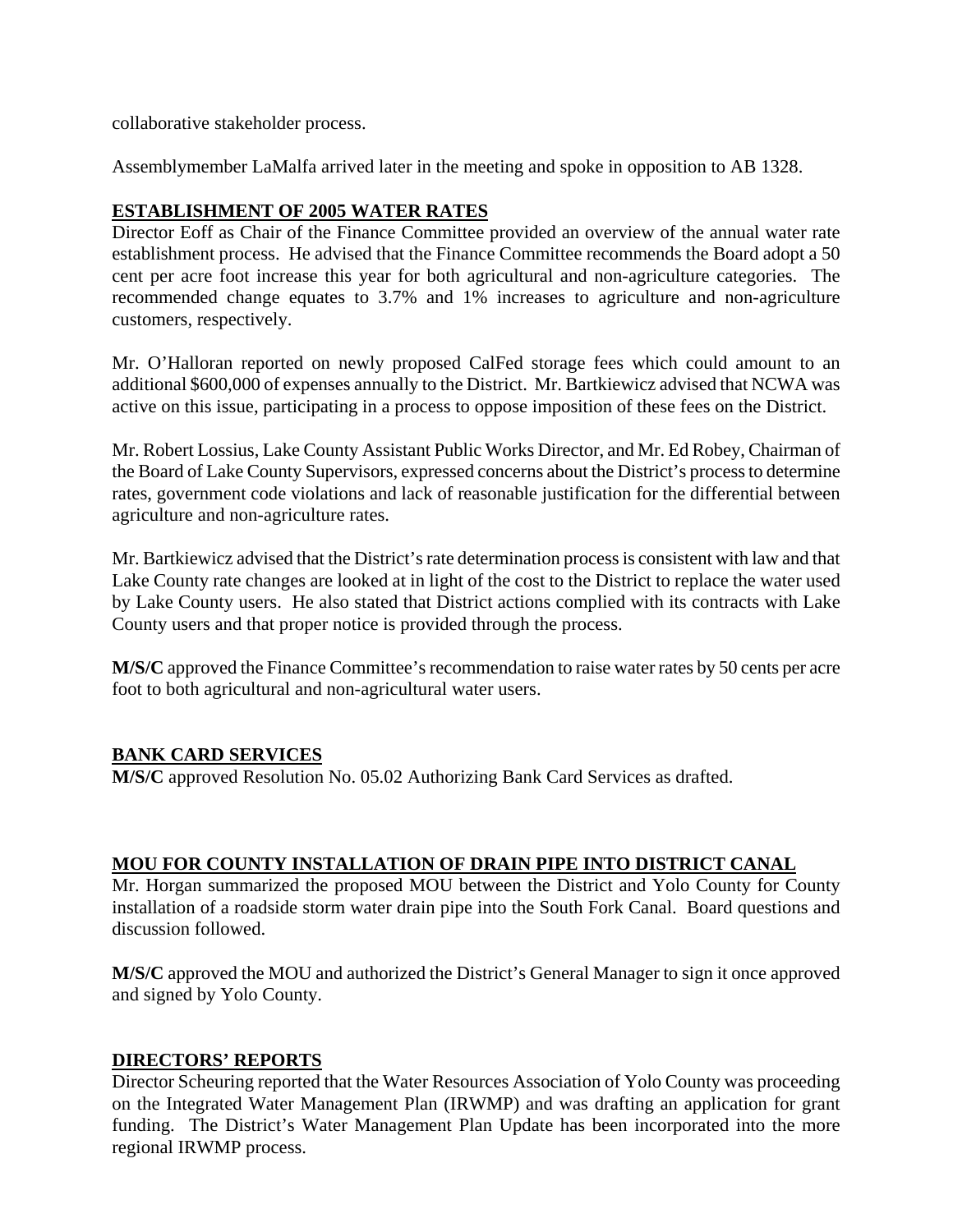Director Rominger stated that the District/Yolo County 2X2 meeting had recently been held. The County 2X2 representatives are now Frank Sieferman, Jr. and Duane Chamberlain.

Director Vink reported that the Conaway Ranch JPA has not met since the last Board meeting and that the JPA will cease to meet until after the County's eminent domain proceedings have concluded.

# **ATTORNEY'S REPORT**

Mr. Bartkiewicz reported that the proposed CalFed fee matter will continue to be a concern and that his office and NCWA will keep the Board and General Manager apprised of any developments.

# **GENERAL MANAGER'S REPORT**

Mr. O'Halloran reported the following:

- a. General Activities As reported earlier, District staff is spending a lot of time in dealing with the Cache Creek Wild and Scenic legislation process.
- b. Operations, Maintenance and Water Conditions Mr. O'Halloran reviewed the current Water Conditions Report.
- c. Groundwater Program Report Mr. Stevenson described the status of the Water Management Program which includes groundwater level and quality activities. He also discussed the USGS GAMA Program in Yolo County and the new effort with WRIME (Engineering Consultant) on an integrated groundwater and surface water computer modeling program.
- d. Basin Plan Amendments for Mercury TMDL Mr. Stevenson described new regulatory efforts to address the mercury load in Cache Creek waters and sediments. He stated that development of mercury TMDL's for inclusion in a revised Basin Plan is at the draft stage.

Board discussion followed regarding the need for good science, uncertainty of benefits from the proposed Basin Plan amendments, and an anticipated complicated mercury remediation process with uncertain outcomes.

Mr. Stevenson reported that the District and Yolo County have hired consultants Larry Walker and Associates and Daryl Slotten to assist in addressing and analyzing the new draft program.

e. Mr. Borcalli described the status of the Fredericks Flume control structure replacement, the Cottonwood Canal culvert replacement and the Yolo Central Canal culvert project, noting that many similar county road - District canal crossings exist, but have not been inventoried.

#### **PAYMENT OF THE BILLS**

**M/S/C** after review approved the following claims for payment:

Yolo Flood Control Checks: # 33445-33453